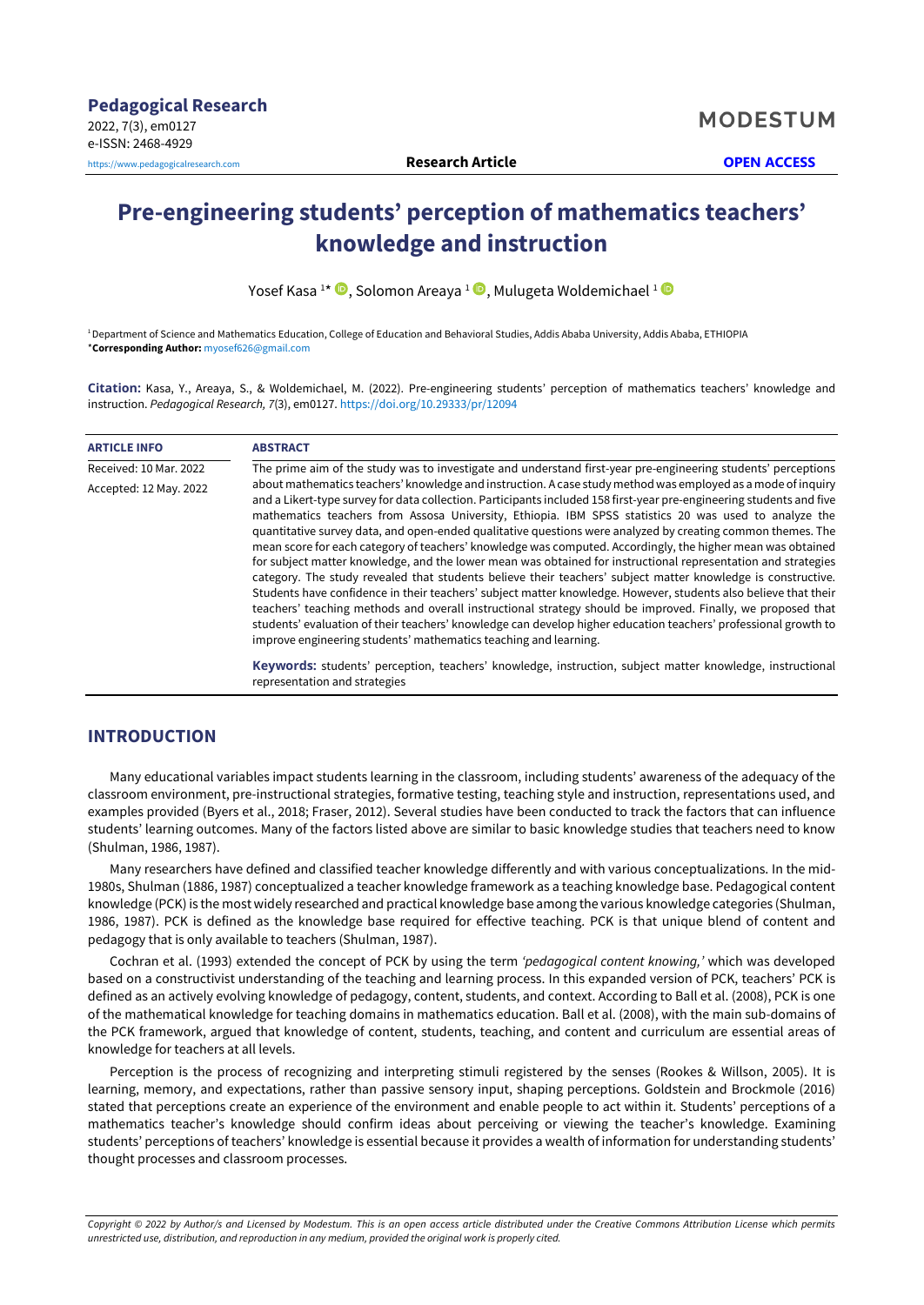## **THE PROBLEM STATEMENT**

The continual professional development of university teachers has received much attention in recent years in different countries (Chadha, 2021; Jang, 2011; Jang & Chen, 2013). In Ethiopia, the higher diploma program (HDP) is available at all higher education institutions. The HDP's goal is to enhance the quality of higher education through a licensing program that focuses on developing the skills and professionalism of university teachers. However, there is evidence that many college and university teachers with extensive subject knowledge do not teach effectively (Clarke & Hollingsworth, 2002; Jang et al., 2009; Major & Palmer, 2006). The reasons for this are that, unlike primary and secondary school teachers, college and university teachers are not required to obtain a teaching certificate (Jang, 2008a, 2008b, 2011), and university teachers require more pedagogical knowledge in addition to subject knowledge (Hashweh, 1987; Lenze & Dinham, 1994).

It has been argued that students' perception of teachers' knowledge and instruction impacts the career development of teachers. For instance, end-of-semester or course evaluations by students can be used to improve teachers' teaching methods and styles. However, caution must be exercised because student evaluations of teaching encourage poorteaching and contribute to grade inflation (Stroebe, 2020). From the student's point of view, a good teacher knows the subject well, explains things clearly, makes the subject interesting, teach students based on their understanding level, provides regular feedback, provides additional student support, has a good sense of humor, and is fair and consistent (Jang et al., 2009). However, previous studies of learning environments have seldom examined how students perceive teachers' knowledge and instruction.

Research mainly focuses on identifying the nature and substance of teachers' knowledge, identifying the difference and similarities between expert and novice teachers' knowledge as they enter the teaching, and suggesting ways to enhance teachers' professional development through pre-service and in-service modalities. The vast majority of research on teachers' knowledge has been conducted from the teachers' perspective (Xu, 2020). From the perspective of students, there is very little research available. Because students are exposed to various teachers in various subjects over a long period, they can be considered experts in various modes of teaching (De Jong & Westerhof, 2001). Students' perceptions and insights have been regarded as valuable and meaningful feedback for improving teachers' teaching effectiveness (Jang et al., 2013). Using students' perceptions, researchers and teachers can better understand the perceived instructional and environmental influences on students' thought processes (Tuan et al., 2000). Few studies have been conducted on how university students perceive their teachers' knowledge (Jang, 2011; Jang et al., 2009, 2013).

Pre-engineering students<sup>1</sup> mathematics achievement has been low based on our experience and observation as insiders to the university. Without a strong mathematics background, learners usually struggle with other engineering subjects, resulting in shallow satisfaction with the overall engineering program (Mulugeta et al., 2015). Furthermore, insufficient mathematical abilities present a widespread problem throughout engineering undergraduate programs (Mulugeta et al., 2015). Students may even believe that mathematics is not an integral part of engineering education (King & Cattlin, 2015). The value of mathematics for engineers, on the other hand, is undeniable. To this end, teachers' knowledge and instructional strategy are critical in engaging students in classroom discussions and demonstrating how mathematics is applied in engineering professions.

This study investigates and understands first-year pre-engineering students' perceptions about their mathematics teachers' knowledge and instruction. In this study, students' perceptions of their teachers' knowledge and instruction were measured using features of the teacher's knowledge related to instruction, representation, and subject matter knowledge. Assessing a student's perception of a teacher's knowledge allows teachers to understand better how their knowledge is recognized in their teaching and how their teaching can be improved based on these students' perceptions. To this end, the study addressed the following two research questions:

- 1. What are the pre-engineering students' perceptions of mathematics teachers' knowledge and instruction?
- 2. What are teachers' reflections on their students' written responses to the survey's open-ended questions?

## **METHODS**

The case study method was used to assess students' perceptions of their mathematics teachers' knowledge and instruction. The study used both quantitative (Likert-type scale survey) and qualitative (open-ended questions at the end of the survey) components, as well as teachers' reflection on students' written comments at the end of the survey (using probing questions like students commented on aspects you need to improve–what can you say about it?). The survey was carried out at the end of the semester.

#### **Sample**

Five mathematics teachers teaching the course "*Applied Mathematics I*" for pre-engineering students and their students (N=158) at Assosa University, Ethiopia, willingly partake in the study during 2020/21 academic year. Seven teachers were teaching the course in total. One was a recent BSc degree holder who was not considered due to a lack of teaching experience, and the

<sup>&</sup>lt;sup>1</sup> Upon admission to the College of Engineering, the students are allowed to take some fundamental engineering knowledge, and common courses from the five-year BSc program, which is meant for taking the fundamental engineering courses and preparing the students to examine their interest in the discipline after completing the orientation. <http://213.55.89.249/pre-engineering-school>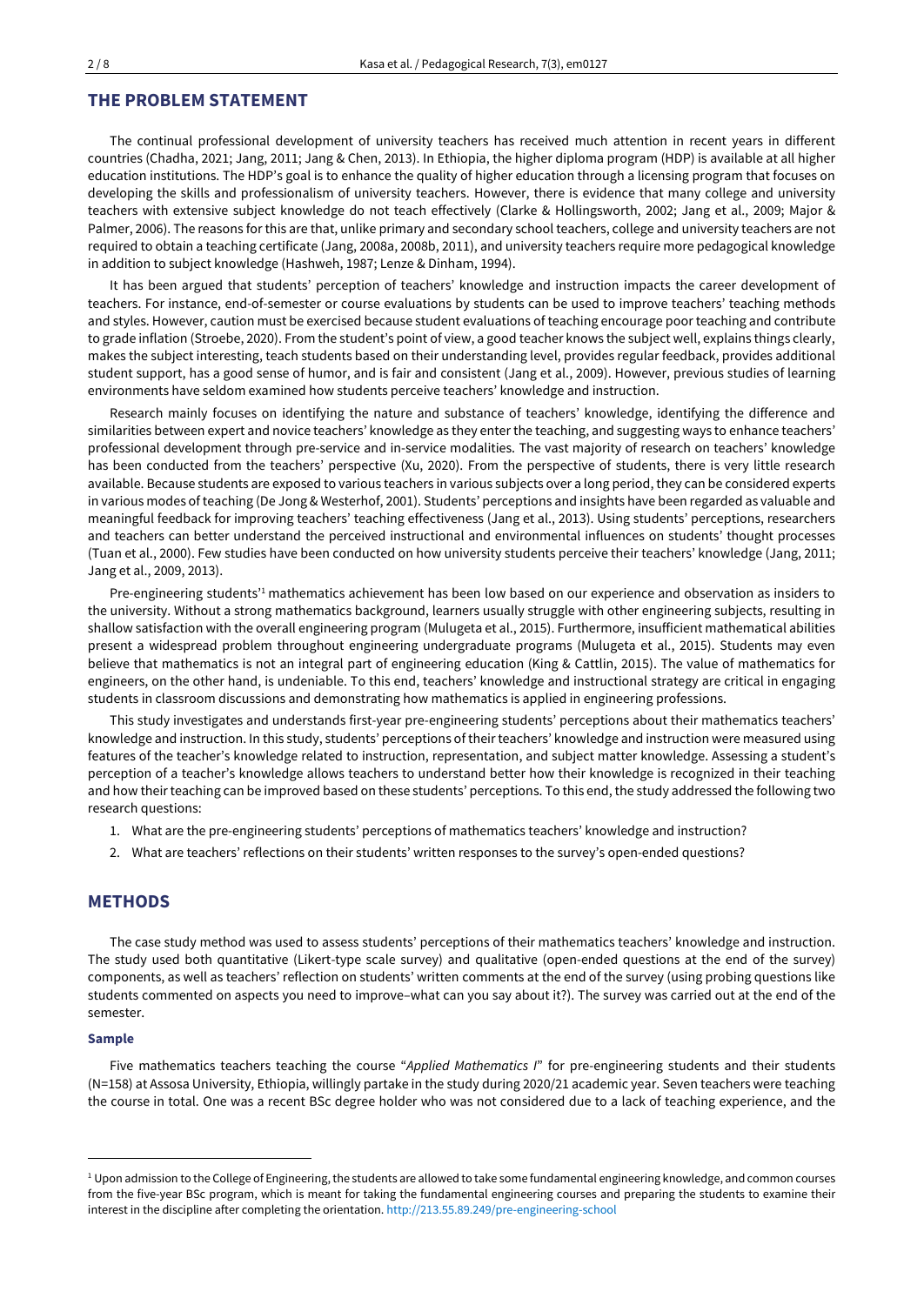## **Table 1.** Demographic characteristics of students in five classes (N=158)

| Sex              | <b>101</b>    | <b>102</b>    | <b>103</b> | $I_{04}$ | <b>105</b> |
|------------------|---------------|---------------|------------|----------|------------|
| Male<br>students | ᅩᄼ            | سربان         | <b></b>    |          | --         |
| Female students  | $\Omega$<br>ี |               | --         | ∸        | ᅩ          |
| Total            | $\sim$<br>. . | $\sim$<br>- - |            | --       |            |

| Code     | Sex | AR        | <b>ACR</b> | EL & AS                   | YT      | <b>Professional development</b>                                                                |
|----------|-----|-----------|------------|---------------------------|---------|------------------------------------------------------------------------------------------------|
| $T_{01}$ | Μ   | $27 - 30$ | Lecturer   | BSc+MSc<br>(modeling)     | $1 + 5$ | • Become a teacher at a university, holding a BSc<br>• Took HDP in 2020/2021 academic year     |
| $T_{02}$ | Μ   | $37-40$   | Lecturer   | BEd+MSc<br>(algebra)      | $0+14$  | • Become a teacher at a university, holding MSc<br>• Took HDP training<br>• Took JICA training |
| $T_{03}$ | Μ   | $27 - 30$ | Lecturer   | BSc+MSc<br>(differential) | $2+4$   | • Become a teacher at a university, holding a BSc<br>• Took HDP in 2020/2021 acdemic year      |
| $T_{04}$ | Μ   | $37-40$   | Lecturer   | BEd+MSc<br>(differential) | 78      | • Become a teacher at a university, holding MSc<br>• Took HDP training                         |
| $T_{05}$ | Μ   | $27 - 30$ | Lecturer   | BSc+MSc<br>(numerical)    | $2+1$   | • Become a teacher at a university, holding MSc<br>• No pedagogical training                   |

#### **Table 2.** Profile of participant teachers

Note. AR: Age range; ACR: Academic ranking; EL&AS: Educational level & area of study; YT: Years of teaching (school & university); HDP: Higher diploma program; JICA: Japan International Cooperation Agency

| Table 3. Structure of SPOMTKI survey in the SMK & IRS for students (N=158) |  |  |
|----------------------------------------------------------------------------|--|--|
|----------------------------------------------------------------------------|--|--|

| Scale name | Number of items | <b>Examples of items</b>                                                                   |
|------------|-----------------|--------------------------------------------------------------------------------------------|
| SMK        |                 | My teacher has a strong content knowledge of mathematics (SMK1)                            |
|            |                 | My teacher explains the contents of mathematics clearly (SMK5)                             |
| <b>IRS</b> |                 | My teacher uses different teaching activities to promote my learning of mathematics (IRS1) |
|            |                 | My teacher uses familiar analogies to explain concepts of subject matter (IRS7)            |

other, a female, was on maternity leave. Thus, only five teachers were taken. Their identities were coded as  $T_{01}$ ,  $T_{02}$ ,  $T_{03}$ ,  $T_{04}$ , and T05. **Table 1** describes the demographics of the students, and **Table 2** describes the profiles of the five participating teachers.

## **Research Instrument**

The study adapted an instrument from "students' perceptions of college teachers' PCK" (Jang et al., 2009), "university students' perceptions of instructor's TPACK" (Chang et al., 2015), "middle school students' perceptions of mathematics teachers' PCK" (Xu, 2020), and "student perceptions of teachers' knowledge" (Tuan et al., 2000) survey as a tool for data collection. The instrument is then named 'students' perception of mathematics teachers' knowledge and instruction (SPOMTKI), which is used to investigate first-year pre-engineering students' perceptions about their teachers' knowledge and instruction.

The Likert-type survey consisted of 30 items divided into two categories; subject matter knowledge (SMK), which contains 12 items, and instructional representation and strategies (IRS), which contains 18 items of practices that might take place in the "*Applied Mathematics I*" course. Only two categories (SMK and IRS) were used for this study because they were the most significant ones identified in the literature (Chang et al., 2015; Jang, 2011) and were the most relevant to the overall study.

SMK refers to students' perceptions of how well the teacher demonstrates the discipline's purpose, subject matter, and idea. Students' perceptions of the teacher's use of a representational repertoire include analogies, metaphors, examples, and explanations, and the extent to which the teacher selects teaching tactics that challenge students' initial concepts and activities for instruction referred to as IRS.

**Table 3** describes the structure of the SPOMTKI scale as having two categories; SMK (12 items) and IRS (18 items), and sample items in the two categories.

Students were asked about their level of agreement or disagreement regarding how often each practice took place, on a fivepoint Likert-type survey, and an open-ended question about the overall strength and the aspects/points their teachers need to improve.

All survey data was coded. IBM SPSS statistics 20 was used to conduct a quantitative survey analysis. The internal consistency reliability of students' responses to mathematics teachers' perceptions of their knowledge and instruction was calculated. Cronbach's alpha coefficient value of 0.86 was obtained on the survey tool, suggesting that students responded to this survey with a relatively high degree of consistency. Data from the quantitative survey were supported by open-ended qualitative questions, which are analyzed by generating common themes. Teachers' reflections on students' feedback were also used to collect qualitative data.

Ethical issues were considered when collecting data in the field and when analyzing and disseminating reports. To participate in the study, both teachers and students signed a consent form voluntarily. We collected the data by developing rapport with study participants and maintaining trust by explaining that the study would not harm them. Regarding confidentiality and involvement of any deception activity, we have shared our notes and all information with participants to avoid misinterpretation of the data. We used pseudonyms to protect the identity of the participants and assured them that the information would be used exclusively for research purposes.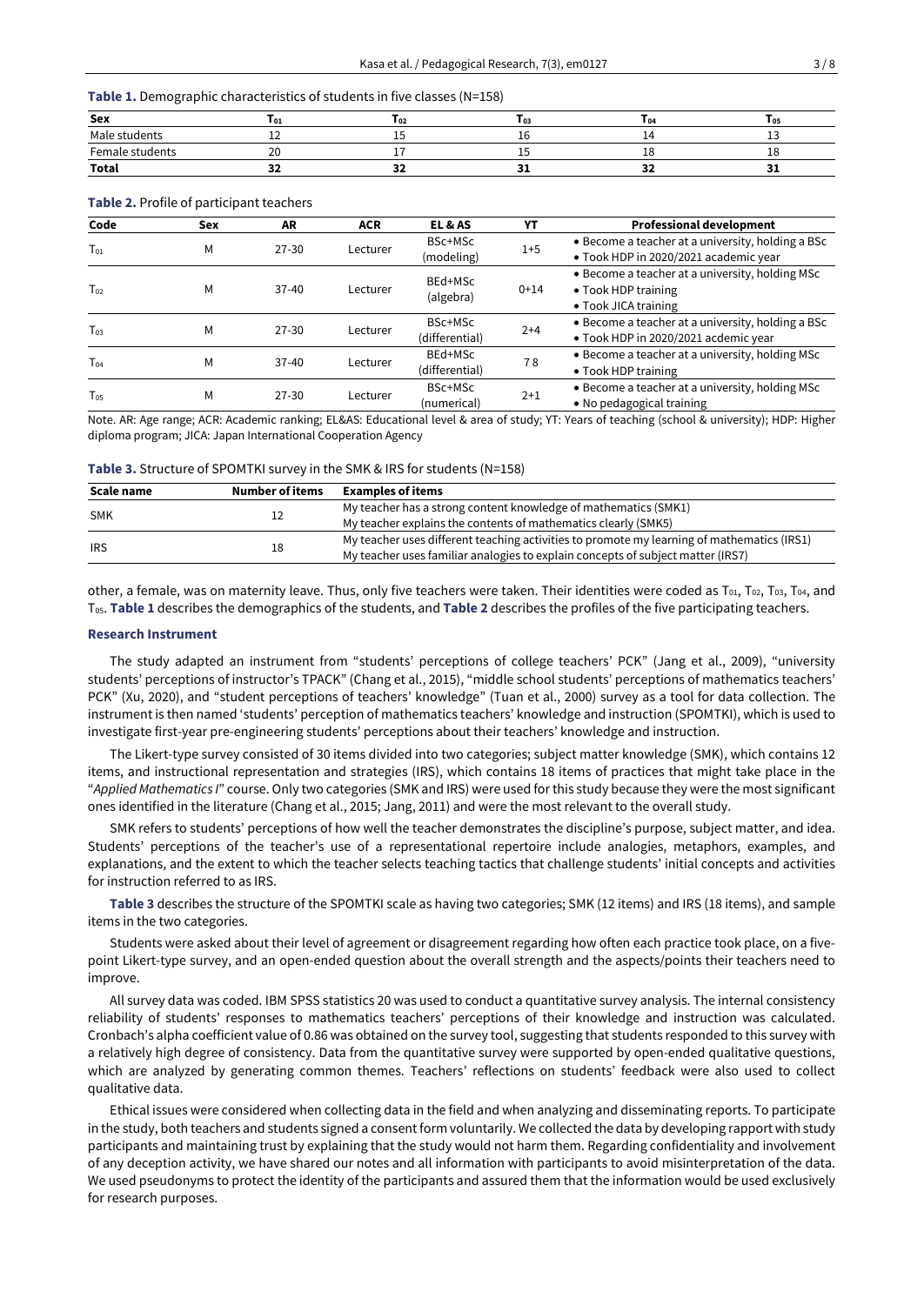|                                                         | No Items                                                                                          | <b>SD</b>      | D  | Ν  | Α  | <b>SA</b> | М | <b>SDV</b> |
|---------------------------------------------------------|---------------------------------------------------------------------------------------------------|----------------|----|----|----|-----------|---|------------|
| 1                                                       | My teacher has a strong content knowledge of mathematics.                                         | 5              | 19 | 28 | 52 | 54        |   | 3.83 1.124 |
| 2                                                       | My teacher does not have a strong content knowledge of mathematics.                               | 10             | 30 | 31 | 34 | 53        |   | 3.57 1.299 |
| 3                                                       | My teacher makes mathematics interesting.                                                         | 5              | 14 | 37 | 50 | 52        |   | 3.82 1.086 |
| 4                                                       | My teacher makes mathematics boring.                                                              | 9              | 25 | 47 | 45 | 32        |   | 3.42 1.147 |
| 5                                                       | My teacher explains contents of mathematics clearly.                                              | 3              | 22 | 40 | 50 | 43        |   | 3.68 1.077 |
| 6                                                       | My teacher cannot explain contents of mathematics clearly.                                        | 8              | 25 | 27 | 48 | 50        |   | 3.68 1.217 |
| 7                                                       | My teacher selects appropriate content for students.                                              | $\overline{7}$ | 19 | 42 | 60 | 30        |   | 3.55 1.068 |
| 8                                                       | My teacher does not select appropriate content for students.                                      | 9              | 18 | 43 | 48 | 40        |   | 3.58 1.152 |
| 9                                                       | My teacher knows how mathematics is related to engineering.                                       | 9              | 28 | 33 | 52 | 36        |   | 3.49 1.188 |
| 10                                                      | My teacher did not show us how mathematics is related to engineering                              | 14             | 30 | 33 | 41 | 40        |   | 3.40 1.292 |
| 11                                                      | My teacher knows answer to questions that we ask about mathematics.                               | 5              | 18 | 34 | 54 | 47        |   | 3.76 1.097 |
| 12                                                      | My teacher did not know answer to our questions about mathematics.                                | 10             | 17 | 37 | 42 | 52        |   | 3.69 1.215 |
|                                                         | Subject matter knowledge (SMK)                                                                    |                |    |    |    |           |   | 3.61 0.61  |
| 13                                                      | My teacher uses different teaching activities to promote my learning of mathematics.              | 15             | 26 | 46 | 28 | 23        |   | 3.24 1.175 |
| 14                                                      | My teacher did not use different teaching activities to promote my mathematics learning.          | 10             | 23 | 48 | 43 | 34        |   | 3.43 1.164 |
| 15                                                      | My teacher uses a variety of teaching approaches to teach different topics.                       | 12             | 25 | 50 | 37 | 34        |   | 3.35 1.200 |
| 16                                                      | My teacher uses a single teaching approach to teach different topics.                             | 12             | 36 | 50 | 37 | 23        |   | 3.15 1.156 |
| 17                                                      | My teacher understands my mathematics needs.                                                      | 12             | 22 | 48 | 46 | 30        |   | 3.38 1.165 |
| 18                                                      | My teacher did not understand my mathematics needs.                                               | 13             | 26 | 48 | 35 | 36        |   | 3.35 1.231 |
| 19                                                      | My teacher uses familiar analogies to explain concepts of subject matter.                         | 11             | 23 | 49 | 44 | 31        |   | 3.39 1.161 |
| 20                                                      | My teacher uses unfamiliar analogies to explain concepts of subject matter.                       | $\overline{7}$ | 25 | 44 | 45 | 37        |   | 3.51 1.144 |
| 21                                                      | My teacher's teaching methods keep me interested in mathematics.                                  | 14             | 28 | 56 | 36 | 24        |   | 3.18 1.159 |
| 22                                                      | My teacher's teaching methods makes me to dislike mathematics.                                    | 10             | 29 | 57 | 28 | 34        |   | 3.30 1.181 |
| 23                                                      | My teacher provides opportunities for me to express my point of view.                             | 18             | 20 | 47 | 47 | 26        |   | 3.27 1.214 |
| 24                                                      | My teacher does not allow me to express my point of view.                                         | $\overline{7}$ | 25 | 54 | 29 | 43        |   | 3.48 1.177 |
| 25                                                      | My teacher helps me increase my interest in mathematics learning.                                 | 10             | 22 | 53 | 40 | 33        |   | 3.41 1.151 |
| 26                                                      | My teacher does not help me increase my interest in mathematics learning.                         | 13             | 18 | 52 | 29 | 46        |   | 3.49 1.250 |
| 27                                                      | My teacher uses multimedia or technology (e.g. PowerPoint) to express concept of subject.         | 33             | 29 | 50 | 21 | 25        |   | 2.85 1.332 |
| 28                                                      | My teacher did not use multimedia or technology (e.g., PowerPoint) to express concept of subject. | 16             | 26 | 51 | 25 | 40        |   | 3.30 1.289 |
| 29                                                      | My teacher shows us activities that I can use to continue my mathematics study.                   | 13             | 28 | 59 | 30 | 28        |   | 3.20 1.172 |
| 30                                                      | My teacher did not show us activities that I can use to continue my study of mathematics.         | 14             | 21 | 45 | 31 | 47        |   | 3.48 1.285 |
| Instructional representations & strategies<br>3.32 0.59 |                                                                                                   |                |    |    |    |           |   |            |
|                                                         | Perceptions of teachers' knowledge & instruction                                                  |                |    |    |    |           |   | 3.47 0.53  |
|                                                         |                                                                                                   |                |    |    |    |           |   |            |

|  | Table 4. Students' perceptions of teachers' knowledge and instruction (N=158) |  |  |
|--|-------------------------------------------------------------------------------|--|--|
|--|-------------------------------------------------------------------------------|--|--|

Note. \*SD: Strongly disagree; D: Disagree; N: Neither agree/disagree; A: Agree; SA: Strongly agree; M: Mean; SDV: Standard deviation

# **RESULTS**

This section discusses the study's findings on students' perceptions of their teachers' knowledge and instruction. We will discuss why the five teachers differ based on student responses to the survey in the following section. The descriptive statistics for students' perceptions of teachers' knowledge and instruction are shown in **Table 4**. Accordingly, the average students' perception ofteachers' knowledge and instruction was nearly 3.5 (between neither agree/disagree and agree) (M=3.47), with mean values of SMK (3.61) and IRS (M=3.32). **Table 4** also shows that the mean scores for the SMK (M=3.61, SD=0.61) categories were higher than the mean scores for the IRS (M=3.32, SD=0.59) categories when comparing the five teachers.

In the SMK category, students agreed that their teachers had strong content knowledge of mathematics and made mathematics enjoyable (106) 67.1% and (102) 64.6%, respectively; however, students disagreed that their teachers showed them how mathematics is related to engineering (44) 27.8%. In the IRS category, students agreed that their teachers use unfamiliar analogies to explain subject matter concepts (82) 51.9%; however, they disagreed that their teachers use multimedia or technology to express the concept ofthe subject(62) 39.2%. The remaining items fall into the "neither agree/disagree" and "agree" categories. From the two categories of teachers' knowledge and instruction discussed, SMK was higher, while IRS was perceived to be lower, making it difficult to understand the lesson and ultimately impacting their learning. In aggregate, approximately 31.7% of students strongly agreed that their teachers' SMK or IRS were good. However, the remaining (68.3%) believed that their teachers' SMK and IRS are insufficient and that a professional development program for teachers is needed to address the issue.

**Table 5** shows the descriptive statistics (average means and standard deviation) for each of the five teachers' vis-à-vis students' responses to the two categories of the survey. As we can see from **Table 5**, all five teachers in each of the two categories have an average mean score higher than the mean score of 3.0. The mean score of T<sub>02</sub> is the highest in the SMK category, while that of teacher T<sub>03</sub> is the lowest. Similarly, teacher T<sub>04</sub> has the highest mean score in the IRS category, and teacher T<sub>03</sub> has the lowest.

## **Portrayal of T<sup>01</sup>**

The data in Table 5 shows that T<sub>01</sub> had a high mean score on SMK (M=3.71, SD=0.49), followed by IRS (M=3.3, SD=0.39) categories. These ratings indicate that the survey items investigated were in the scope of "neither agree/disagree" and "agree." Students rated T01's SMK as rich and encouraging, as depicted in **Table 5**. However, they noted that his knowledge of instructional representations and strategies had to be improved. In the open-ended questions, the students gave positive feedback on the overall strength of  $T_{01}$ 's and some suggested areas where he should improve. Students thought  $T_{01}$  had good subject matter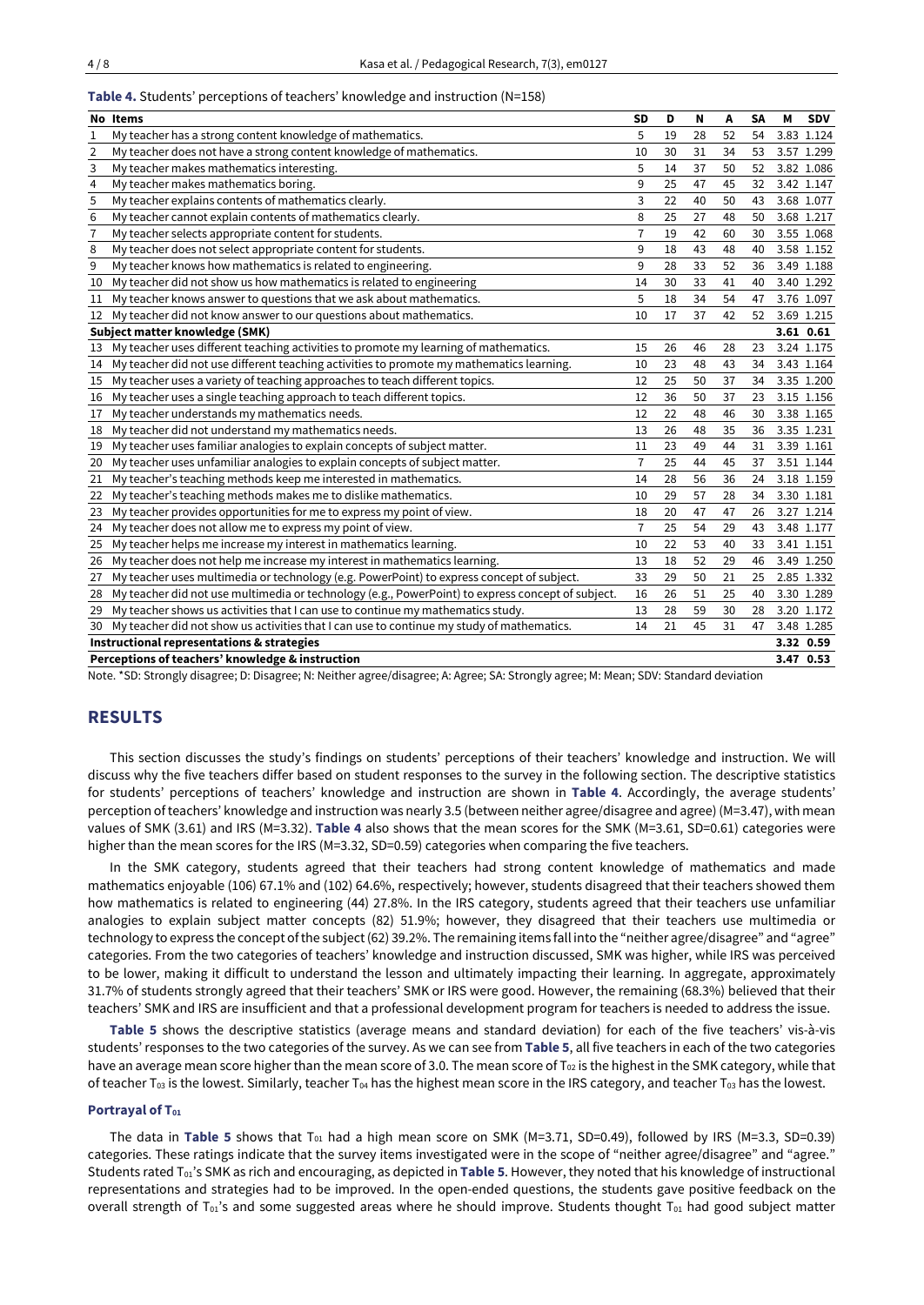| <b>Teacher</b> | Category   | <b>Number of students</b> | Mean | <b>Standard deviation</b> |
|----------------|------------|---------------------------|------|---------------------------|
| $T_{01}$       | <b>SMK</b> | 32                        | 3.71 | 0.49                      |
|                | <b>IRS</b> |                           | 3.3  | 0.39                      |
|                | <b>SMK</b> | 32                        | 3.82 | 0.51                      |
| $T_{02}$       | <b>IRS</b> |                           | 3.41 | 0.65                      |
|                | <b>SMK</b> | 31                        | 3.25 | 0.47                      |
| $T_{03}$       | <b>IRS</b> |                           | 3.16 | 0.33                      |
| $T_{04}$       | <b>SMK</b> | 32                        | 3.77 | 0.49                      |
|                | <b>IRS</b> |                           | 3.5  | 0.75                      |
| $T_{05}$       | <b>SMK</b> | 31                        | 3.5  | 0.84                      |
|                | <b>IRS</b> |                           | 3.21 | 0.68                      |

## **Table 5.** Students' responses for the five teachers

Note. SMK: Subject matter knowledge; IRS: Instructional representation & strategies

understanding and pedagogical skills. Furthermore, some students believe that the teacher is both enthusiastic and selfconfident. Some students voiced their opinions toward teacher  $T_{01}$  regarding the suggested areas he should improve, including decreasing the speed of teaching, using his own time solely, providing students with opportunities to express their points of view, and using various forms of technology accessible. The teacher commented on students' feedback, particularly on the areas that needed improvement, saying, "students had a wide range of opinions. Some students dislike the course, while others enjoy it. There is no time available to do what students had suggested."

## **Portrayal of T<sup>02</sup>**

 $T_{02}$  has a high mean score on SMK (M=3.82, SD=0.51), followed by IRS (M=3.41, SD=0.65) categories. The rating values suggested that the investigated questions fall into the "neither agree/disagree" and "agree" categories. Students rated T<sub>02</sub>'s SMK as rich and inspiring. They did say, however, that his IRS could be improved. The students gave positive feedback on T<sub>02</sub>'s overall strength in the open-ended questions. Students generally believe that  $T_{02}$  understood what he was teaching and had an excellent understanding of the pedagogical skills needed to teach the subject. Some suggested areas that he should improve include using different technologies available, providing more examples, and giving different classroom activities to enhance what students are learning. The teacher reflected his views on student feedback, particularly on areas of improvement, and said: Due to COVID-19 interruption, there was not much time to practice examples, do classroom activities, and use technology.

#### **Portrayal of T<sup>03</sup>**

The data in **Table 5** shows that T<sup>03</sup> relatively high mean score on SMK (M=3.25, SD=0.47), followed by IRS (M=3.16, SD=0.33) categories. Students rated  $T_{03}$ 's SMK as acceptable and encouraging. However, they noted that his knowledge of the IRS needs some improvement. In the open-ended questions, the students provide positive feedback about the overall strength of  $T<sub>03</sub>$ . Students generally said that T<sub>03</sub> has good knowledge of mathematics and his teaching method makes them interested in learning. In addition, some students believed that the teacher was disciplined, came to class on time, and covered all topics in the unit.

On the other hand, students also suggested areas of improvement they need from the teacher, including reducing the teaching pace, improving the teaching techniques, being prepared to teach all topics, using different techniques, using his knowledge correctly, and avoiding teaching by a projector and give good grades. When the teacher was allowed to reflect on students' views towards him, particularly on the areas of improvement, he argued that he had no trouble teaching different topics and used his knowledge and capacity to teach the subject. He said he uses a projector because of time shortage due to COVID-19. He finally confessed that he would improve his pedagogy due to the ongoing HDP module he is completing.

### **Portrayal of T<sup>04</sup>**

 $T_{04}$  also has a high mean score on SMK (M=3.77, SD=0.49), followed by the IRS (M=3.5, SD=0.75). Students rated T<sub>04</sub>'s SMK as acceptable and inspiring. However, they noted that his knowledge of the IRS needs improvement. Written responses from students about T<sub>04</sub> strengths indicate that he has good knowledge of mathematics and uses various teaching methods to explain contents to students. In addition, he uses a variety of learning activities to explain, and the students found his teaching methods attractive and unreserved sharing of his knowledge. Similarly, some other students shared their views on areas the teacher needs to improve: teaching pace and speed in the classroom, focusing on vague concepts, and classroom management. When the teacher was given a chance to reflect on students' views, he argued that students do not have enough time to practice and, in some cases, ambiguity may be related to students' background knowledge.

## **Portrayal of T<sup>05</sup>**

According to the data in **Table 5**, T<sup>05</sup> also has a relatively acceptable mean score on SMK (M=3.5, SD=0.84), followed by IRS (M=3.21, SD=0.68). Students rated T05's SMK as solid and encouraging. However, his knowledge of the IRS is not as encouraging and positive in the eyes of his students. According to students' comments, T<sub>05</sub> is an interesting and the right teacher for the mathematics course. On the other hand, students comment on some areas for improvement, including using different books and reference materials rather than relying solely on handouts, work activities from the handout, and adequate preparation prior to the class. The teacher was asked to reflect on students' view, particularly on the areas of improvement, and he argued that the students' attitude is highly different. Some students do not like the course, and some do. The survey provides information on whether the student's learning style matches the teacher's way of teaching.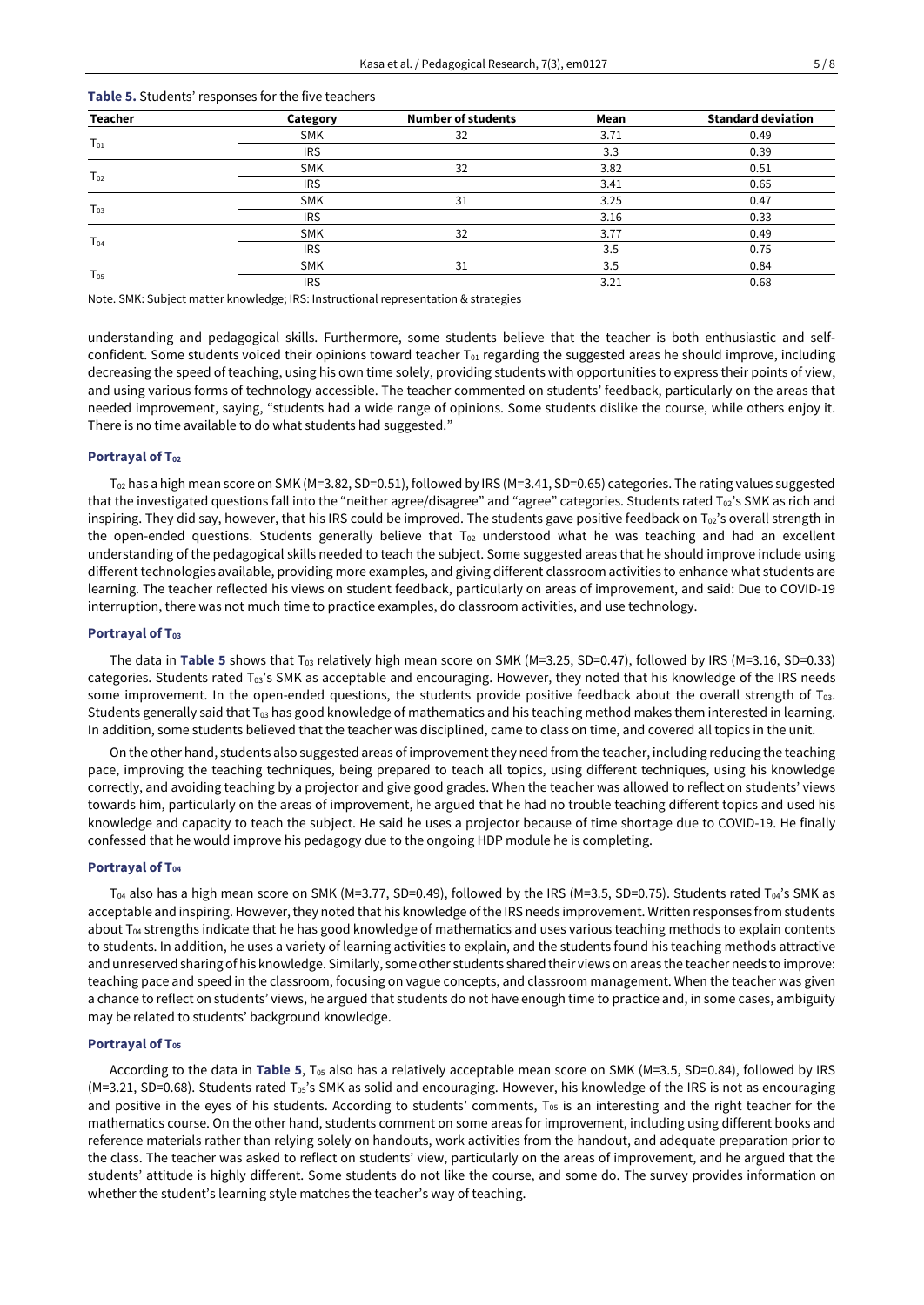# **DISCUSSION**

The study aimed to investigate and understand students' perceptions of university mathematics teachers' knowledge and instruction while teaching the "*Applied Mathematics I*" course to pre-engineering students. The following section discusses students' perceptions of teachers' knowledge and instruction, the teacher's response to the survey's remarks, and the reasons for the discrepancies among the five teachers in terms of the two SPOMTKI categories.

As shown in **Table 5**, the mean score of the five teachers was higher than the average mean score. However, there were significant individual differences between the mean scores of the five teachers in the two categories of the SPOMTKI (SMK and IRS) instrument. For example, in the SMK category,  $T_{02}$  had the highest mean score (M=3.82, SD=0.51), and  $T_{03}$  had the lowest mean score (M=3.25, SD=0.47). Looking at the profiles of participating teachers in **Table 1**, T<sup>02</sup> becomes a university teacher after completing a MSc. having 14 years of experience and taking both HDP training and JICA training, which can contribute to having the highest SMK mean score. Likewise,  $T_{03}$  becomes a university teacher after completing a BSc degree, having six years of experience, and taking HDP in the same year when this study was conducted can contribute to the lowest mean score. Having pedagogical training and more years of experience contributes significantly to having a greater SMK as students perceive. These results are in agreement with the literature. If the teacher does not possess the required knowledge of the subject matter in his area, teaching cannot be effective (Ntibi et al., 2020).

As shown in **Table 5**, in the IRS category, T<sub>04</sub> had the highest mean score (M=3.5, SD=0.75), and T<sub>03</sub> had the lowest mean score (M=3.16, SD=0.33). When we see the profiles of the participating teachers from **Table 1**, T<sup>04</sup> becomes a university teacher after completing his MSc, completed HDP training, and has 15 years' work experience, which contributes to having a high mean score in the IRS category. T<sub>04</sub> had a BEd his first degree, and T<sub>03</sub> had BSc in his first degree, which may contribute to their high and low IRS, respectively. These results indicate that more experience and pedagogical training contributed significantly to the IRS category of the instrument. Teaching experience and pedagogical training play a substantial impact on the professional growth of teachers (Jong et al., 2005; Major & Palmer, 2006; Van Driel et al., 2001).

When we compare written comments from students,  $T_{02}$  received the slightest criticism compared to  $T_{03}$ , indicating that students' responses to open and closed-ended questions were consistent. Similarly, the IRS category for the teachers with the highest and lowest mean scores on the survey is the same. Students' written feedback has given teachers insight into their students' perception of their knowledge and pedagogy.

During the discussion with teachers, we observed that teachers tend to accept most of the comments and critiques from their students and promise to improve in general and their classroom instructional practices in particular. T03, for instance, reflected that because he is taking the HDP, he will improve his teaching strategies. Based on the findings, we can conclude that student evaluations of teaching should be used for ongoing professional development and teaching improvement rather than evaluating teaching performance (Ministry of Education, 2021). To that end, by understanding students' perceptions, we can use the survey to determine whether the teacher met the expected goal (Halim et al., 2014). On the other hand, traditional end-of-semester evaluations produce little feedback and are too late to assist instructors in making teaching improvements (Jang, 2011) and should thus be used in the middle of the semester. Nilsson (2008) asserted that a teacher's reflection could positively impact a teacher's knowledge base.

As per the information in **Table 4**, SMK (M=3.61, SD=0.61) is a higher mean score than IRS (M=3.32, SD=0.59) based on descriptive statistics from the SPOMTKI survey in two categories. This is consistent with the findings of Major and Palmer (2006), who noted that university teachers have more content knowledge than instructional knowledge. Although studies have focused on the knowledge of primary and secondary school teachers, there is still a need for examples and theory in the context of teachers with more mathematical preparation and older students with diverse and complex experiences in learning mathematics (Hauk et al., 2014). The most critical factors influencing students' academic achievement, according to students, were subject mastery and appropriate instructional strategies (Ntibi et al., 2020).

# **CONCLUSION AND IMPLICATIONS**

One hundred fifty-eight students from five sections filled out a survey about their perceptions of mathematics teachers' knowledge and instruction. Overall, students provided positive feedback on the survey items. For example, while teachers' differences could be explained by their preparation, experience, and professional development, all students agreed that teachers have sufficient knowledge of the mathematics they teach. Students also agreed that they understood and followed the classroom instructions. According to students' perceptions, all five teachers have a high mean score in the SMK category and a low mean score in the IRS category.

We found that university students' perceptions of mathematics teachers' knowledge and instruction varied. The fact that all of the five teachers teach a similar course and the students were in a similar group necessitating that it would be beneficial for the five teachers to collaborate and learn from one another. Researchers can use the survey developed in this study to understand students' perceptions and, as a result, determine whether or not teachers met the expected goals (Jang, 2011; Tuan et al., 2000). The assessment of teachers' knowledge by students is not limited to a few observations or interviews but is based on the opinions of all students (Jong et al., 2005). However, quantitative survey data cannot portray the factors influencing teachers' professional development, nor can it be used to assess content-specific details (Chang et al., 2015). The researchers gathered additional qualitative data to cross-validate the research findings, including open-ended student opinions.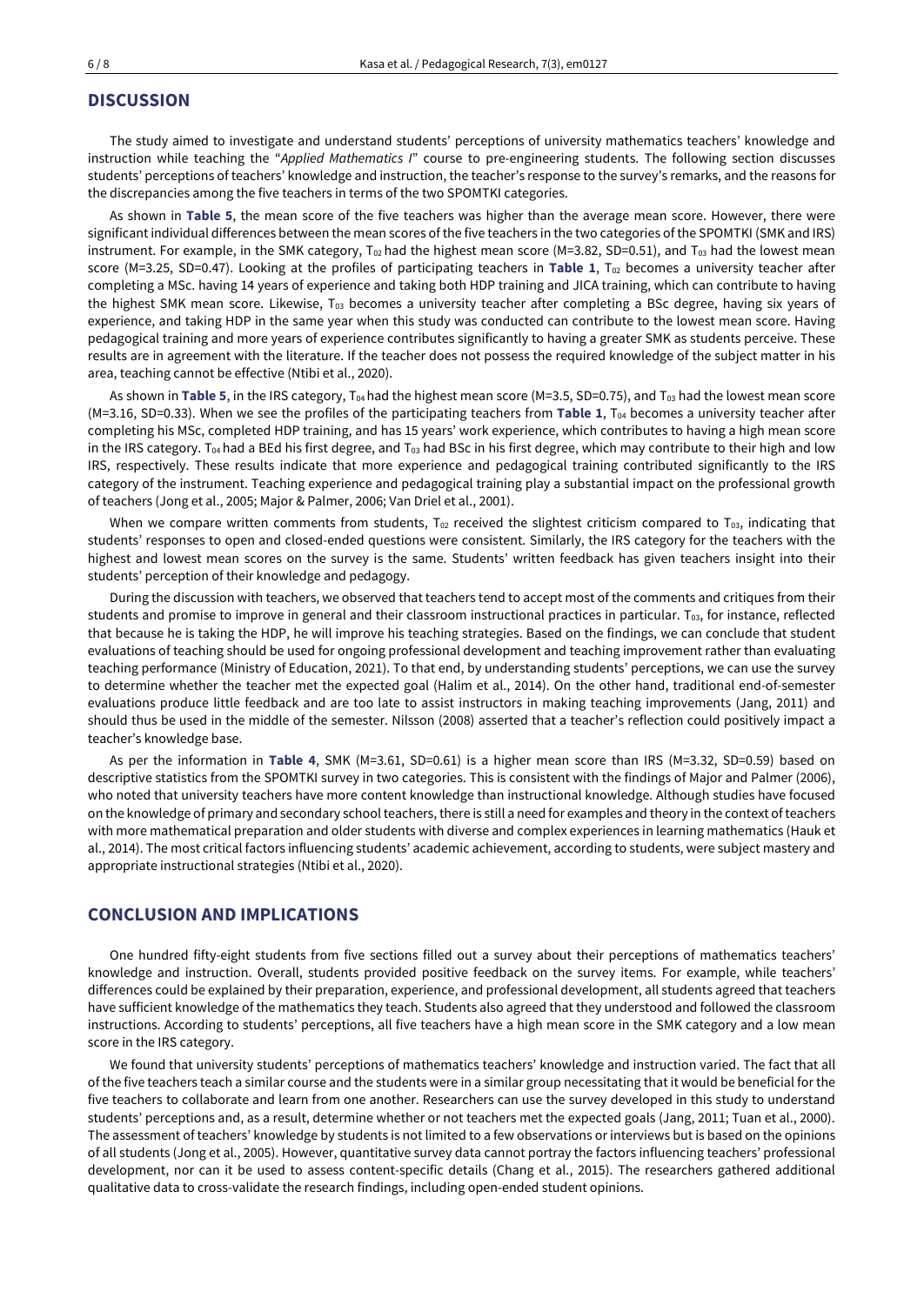Based on these findings, it is suggested that teachers attend conferences, seminars, and workshops to improve their subject knowledge and the way they present content to students. In this study, the survey investigation was conducted at the end of the semester, but it would be better if it were done at the beginning, middle, and end of the semester to allow the teacher to grasp students' needs and ideas. Furthermore, teachers or researchers should encourage students to respond to the survey's openended questions to explain their quantitative scores.

The study did, however, have some limitations. The study focuses on students' (N=158) perceptions of mathematics teachers' (N=5) knowledge and instruction for practical and manageability concerns in the "*Applied Mathematics I*" course. This limits the study's generalizability to some extent. Furthermore, because the study is exploratory, experimental conclusions cannot be drawn at this stage. Future studies may employ experimental designs with student-perceived SPOMTKI instruments to obtain more reliable results. Further studies are needed to track teachers' knowledge and instruction in various universities across Ethiopia.

**Author contributions:** All authors have sufficiently contributed to the study, and agreed with the results and conclusions.

**Funding:** No funding source is reported for this study.

**Declaration of interest:** No conflict of interest is declared by authors.

# **REFERENCES**

- Ball, D. L., Thames, M. H., & Phelps, G. C. (2008). Content knowledge for teaching: What makes it special. *Journal of Teacher Education*, *59*(5), 389-407. <https://doi.org/10.1177/0022487108324554>
- Byers, T., Mahat, M., Liu, K., Knock, A., & Imms, W. (2018). Systematic review of the effects of learning environments on student learning outcomes. *University of Melbourne*. <https://apo.org.au/node/188746>
- Chadha, D. (2021). Continual professional development for science lecturers: Using professional capital to explore lessons for academic development. *Professional Development in Education*. <https://doi.org/10.1080/19415257.2021.1973076>
- Chang, Y., Jang, S. J., & Chen, Y. H. (2015). Assessing university students' perceptions of their physics instructors' TPACK development in two contexts. *British Journal of Educational Technology*, *46*(6), 1236-1249. <https://doi.org/10.1111/bjet.12192>
- Clarke, D., & Hollingsworth, H. (2002). Elaborating a model of teacher professional growth. *Teaching and Teacher Education*, *18*(8), 947-967. [https://doi.org/10.1016/S0742-051X\(02\)00053-7](https://doi.org/10.1016/S0742-051X(02)00053-7)
- Cochran, K. F., DeRuiter, J. A., & King, R. A. (1993). Pedagogical content knowing: An integrative model for teacher preparation. *Journal of Teacher Education*, *44*(4), 263-272. <https://doi.org/10.1177/0022487193044004004>
- De Jong, R., & Westerhof, K. J. (2001). The quality of student ratings of teacher behaviour. *Learning Environments Research*, *4*, 51- 85. <https://doi.org/10.1023/A:1011402608575>
- Fraser, B. J. (2012). Classroom learning environments: Retrospect, context and prospect. In B. J. Fraser, K. G. Tobin, & C. J. McRobbie (Eds.), *Second international handbook of science education* (pp. 1191-1239). Springer. [https://doi.org/10.1007/978-](https://doi.org/10.1007/978-1-4020-9041-7_79) [1-4020-9041-7\\_79](https://doi.org/10.1007/978-1-4020-9041-7_79)
- Goldstein, E. B., & Brockmole, J. (2016). *Sensation and perception*. Cengage Learning.
- Halim, L., Abdullah, S. I. S. S., & Meerah, T. (2014). Students' perceptions oftheir science teachers' pedagogical content knowledge. *Journal of Science Education and Technology*, *23*(2), 227-237. <https://doi.org/10.1007/s10956-013-9484-2>
- Hashweh, M. Z. (1987). Effects of subject-matter knowledge in the teaching of biology and physics. *Teaching and Teacher Education*, *3*(2), 109-120. [https://doi.org/10.1016/0742-051X\(87\)90012-6](https://doi.org/10.1016/0742-051X(87)90012-6)
- Hauk, S., Toney, A., Jackson, B., Nair, R., & Tsay, J. J. (2014). Developing a model of pedagogical content knowledge for secondary and post-secondary mathematics instruction. *Dialogic Pedagogy: An International Online Journal*, *2,* A16-A40. <https://doi.org/10.5195/dpj.2014.40>
- Jang, S. J. (2008a). Innovations in science teacher education: Effects of integrating technology and team-teaching strategies. *Computers & Education, 51(2)*, 646-659. <https://doi.org/10.1016/j.compedu.2007.07.001>
- Jang, S. J. (2008b). The effects of integrating technology, observation and writing into a teacher education method course. *Computers & Education*, *50*(3), 853-865. <https://doi.org/10.1016/j.compedu.2006.09.002>
- Jang, S. J. (2011). Assessing college students' perceptions of a case teacher's pedagogical content knowledge using a newly developed instrument. *Higher Education*, *61*(6), 663-678. <https://doi.org/10.1007/s10734-010-9355-1>
- Jang, S. J., & Chen, K. C. (2013). Development of an instrument to assess university students' perceptions of their science instructors' TPACK. *Journal of Modern Education Review*, *3*(10), 771-783.
- Jang, S. J., Guan, S. Y., & Hsieh, H. F. (2009). Developing an instrument for assessing college students' perceptions of teachers' pedagogical content knowledge. *Procedia-Social and Behavioral Sciences*, *1*(1), 596-606. <https://doi.org/10.1016/j.sbspro.2009.01.107>
- Jang, S. J., Tsai, M. F., & Chen, H. Y. (2013). Development of PCK for novice and experienced university physics instructors: A case study. *Teaching in Higher Education*, *18*(1), 27-39. <https://doi.org/10.1080/13562517.2012.678329>
- Jong, O. D., Van Driel, J. H., & Verloop, N. (2005). Pre-service teachers' pedagogical content knowledge of using particle models in teaching chemistry. Journal of Research in Science Teaching: The Official Journal of the National Association for Research in *Science Teaching*, *42*(8), 947-964. <https://doi.org/10.1002/tea.20078>